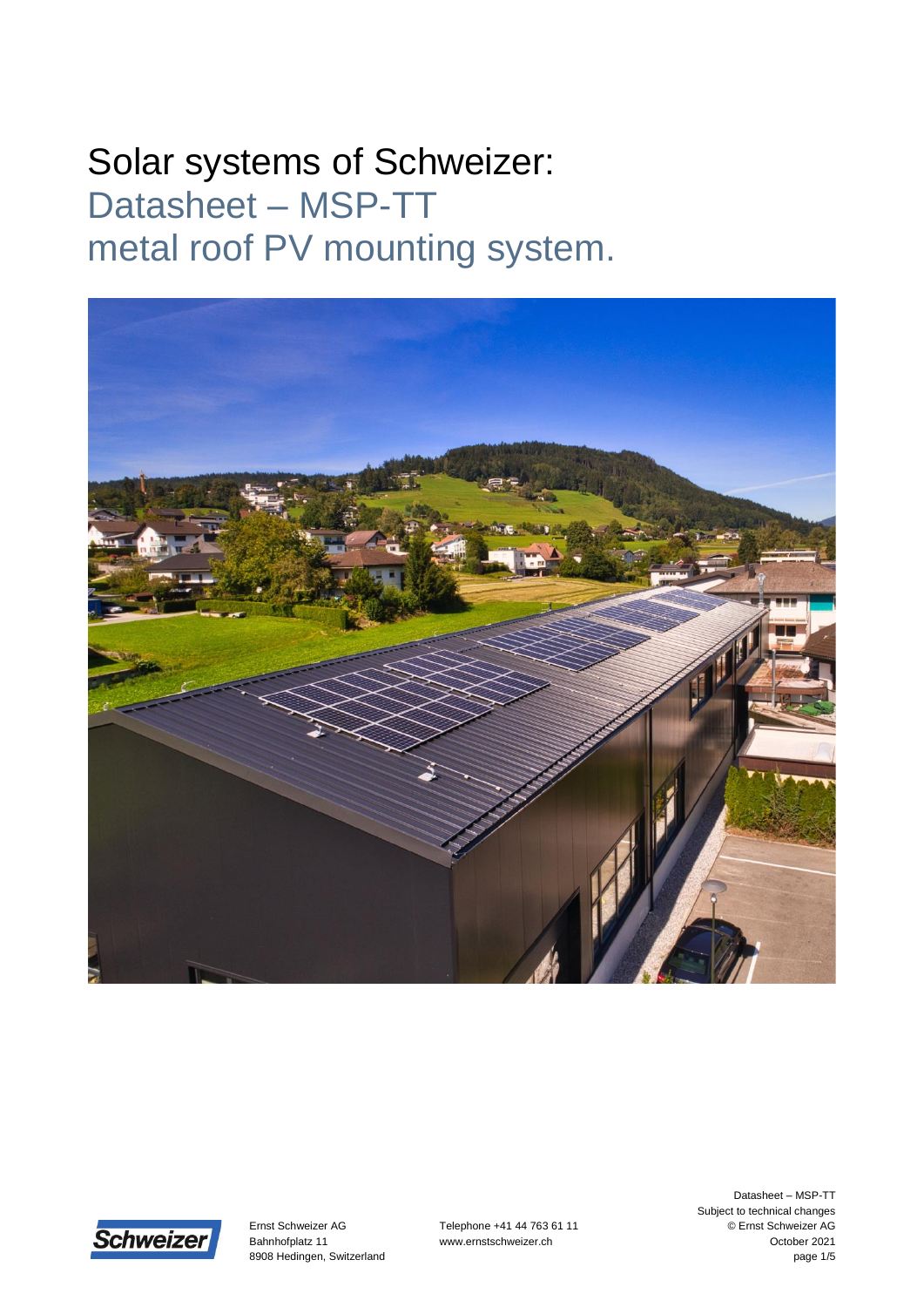## Solar systems of Schweizer: Datasheet – MSP-TT metal roof PV mounting system.

#### **1 Basic dimensions and component materials**

| <b>Trapezoidal track</b><br>MSP-TT-CHA 270 mm<br>Distance btw. high points<br>97 mm to 233 mm<br>MSP-TT-CHA 370 mm<br>Distance btw. high points<br>up to 333 mm | EN AW-6063 T66<br>Pre-punched screw passages,<br>hole grid: 17 mm<br>EPDM-Basic, black, pre-assembled |          |
|-----------------------------------------------------------------------------------------------------------------------------------------------------------------|-------------------------------------------------------------------------------------------------------|----------|
| <b>Trapezoidal track</b><br>MSP-TT-CHV 100 mm                                                                                                                   | Pre-punched screw passages,<br>EPDM-Basic, black, pre-assembled                                       |          |
| Thin metal sheet screw<br>MSP-TT-TS 6x25                                                                                                                        | Screw: Bimetal A2/steel spe-<br>cial coated sealing washer:<br>A2 with EPDM<br>Approval Z-14.1-537    | 6<br>25  |
|                                                                                                                                                                 |                                                                                                       |          |
| Middle clamp<br>MSP-PR-MC 30-50 mm<br>MSP-PR-MCG 30-50 mm<br>grounding<br>MSP-PR-MCB 30-50 mm,<br>black<br>MSP-PR-MCBG 30-50 mm,<br>black, grounding            | Mounting clamp<br>EN AW-6063 T66 - EN 755-2<br>Grounding strap A4<br>Screw: A2-70 - ISO 3506-1        | 50<br>43 |
| <b>End clamp</b>                                                                                                                                                |                                                                                                       |          |
| MSP-PR-EC 30-50 mm<br>MSP-PR-ECB 30-50 mm,<br>black                                                                                                             | Mounting clamp<br>EN AW-6063 T66 - EN 755-2<br>Screw: A2-70 - ISO 3506-1                              | 50<br>52 |

#### **2 Design resistance of the components (ultimate limit state)**

To verify the resistance values of trapezoidal roof systems of type MSP-TT-CHA, the rated values of each component must be considered individually:

|  | Rated values of the roof construction according to the corresponding | - | Evaluation by the customer |
|--|----------------------------------------------------------------------|---|----------------------------|
|  | building regulations                                                 |   |                            |
|  | Rated value of the trapezoidal sheet in relation to EN 1993-1-3 and  |   |                            |
|  | <b>DIN 18807</b>                                                     |   |                            |
|  | Rated value of the PV module according to manufacturer's specifica-  |   |                            |
|  | tions                                                                |   |                            |



Ernst Schweizer AG Bahnhofplatz 11 8908 Hedingen, Switzerland Telephone +41 44 763 61 11 www.ernstschweizer.ch

Datasheet – MSP-TT Subject to technical changes © Ernst Schweizer AG October 2021 page 2/5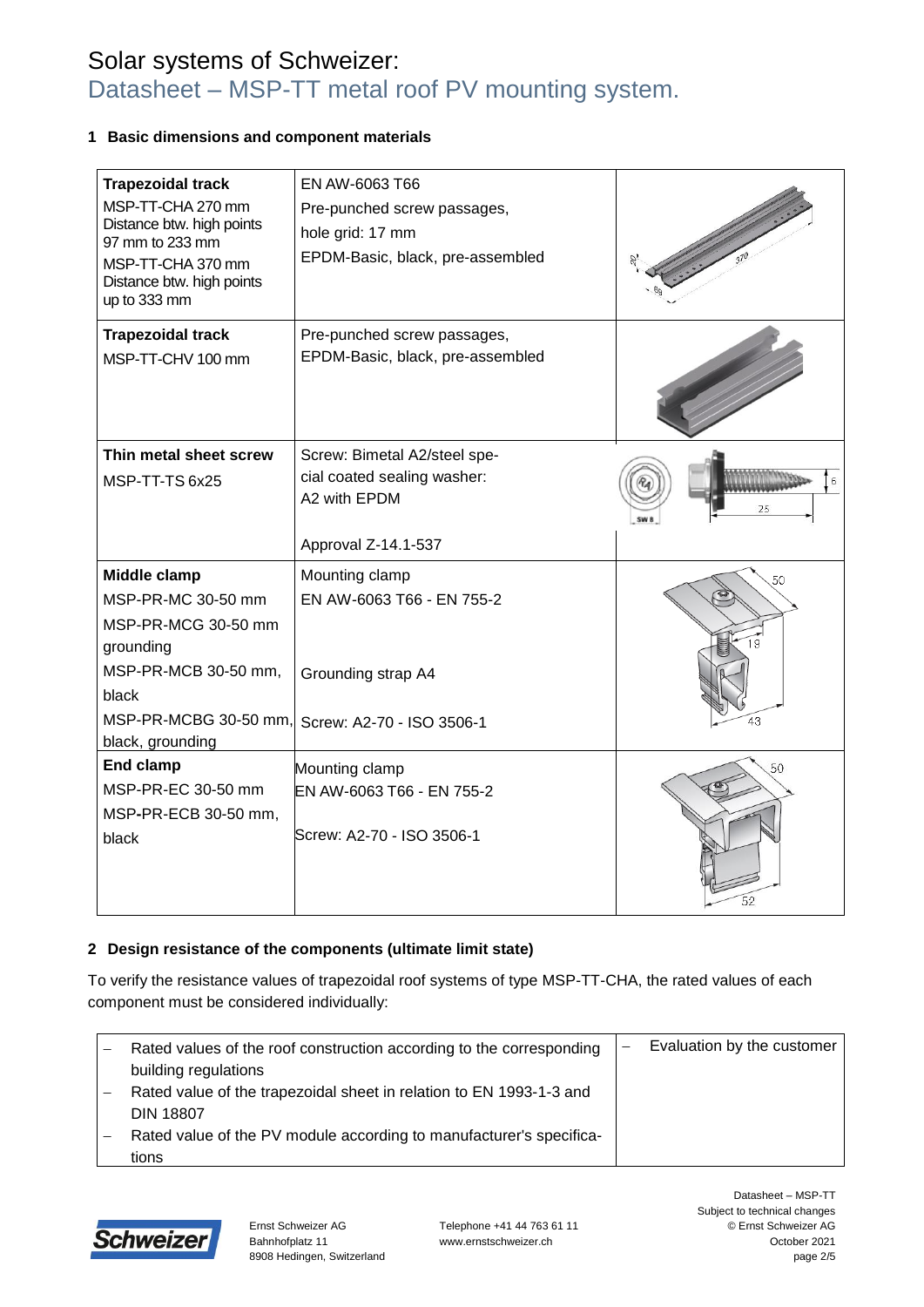## Solar systems of Schweizer:

### Datasheet – MSP-TT metal roof PV mounting system.

- MSP-TT-TS 6x25 thin metal screw for a single, screwed fixing point, see 2.1
- MSP-TT-CH-CHA trapezoidal track, see 2.2
- Middle clamp MSP-PR-MC/MCB, see 2.3
- End clamp MSP-PR-EC/ECB, see 2.4

 According to this data sheet and the proMSP software from Schweizer

The feature with the lowest load capacity values is decisive for the performance of the application. All mechanical strength values are calculated in accordance with the following regulations and standards:

- DIN EN 1990:2010-12 (EC 0)
- $-$  DIN EN 1999-1-1:2010-05 (EC 9)
- VDI 2230 Blatt 1:2003-02 (VDI 2230)
- $-$  DIN EN 1995-1-1:2012-12 (EC 5)
- abZ Z-14.1-537 Appendix 3.2.22 and 3.1.31

The mechanical strength values only apply if the complete MSP-TT system from Schweizer is used and the installation is carried out according to the installation instructions for the MSP-TT metal roof PV mounting system.

#### **2.1 MSP-TT-TS 6x25 Thin metal sheet screw**

For this application, the rated values for the bearing strength shown in Tables 1 to 3 can be assumed under the following conditions:

- Trapezoidal sheet metal roof made of: Steel S235 EN 10025, steel S280GD or S320GD EN 10346, aluminium  $f_{u,min} \ge 165$  N/mm2.
- The rated values given in Tables 1 to 3 are valid for a single fixing point, i.e. one screw.
	- Rated value for single fixing point on trapezoidal steel sheet: Table 1.
	- Rated value for single fixing point on trapezoidal aluminium sheet: Tables 2 and 3.
- For the loads of lift-off and shear the following equation shall be  $\frac{N_{Ed}}{N_{Rd}} + \frac{V_{Ed}}{V_{Rd}} \le 1$  applied:
	-
- The rated pull-through value of the screw head is never relevant, as the fastening is limited by the lift-off value of the screw.
- The total rated value of the load capacity of an application with the MSP-TT trapezoidal sheet metal system is limited by the rated value of one fastening per bead with 2 screws.

Table 1:

Rated value of the load capacity of the MSP-TT-TS 6x25 thin sheet steel screw in steel according to Z-14.1- 537 Annex 3.2.22.

| Thickness metal sheet [mm]                   | 0.50 | 0.55 | 0.63 | 0.75 | 0.88 | 1.00 | 1.13 | 1.25 | 1.50 | 2.00 |
|----------------------------------------------|------|------|------|------|------|------|------|------|------|------|
| Rated value<br>Lift-off N <sub>Rd</sub> [kN] | 0.65 | 0.74 | 0.89 | 1.11 | 1.41 | 1.68 | 1.80 | 1.92 | 1.92 | 1.92 |
| Rated value<br>Shear V <sub>Rd</sub> [kN]    | 0.62 | 0.68 | 0.79 | 0.95 | 1.28 | 1.65 | 1.81 | 1.97 | 2.29 | 2.29 |

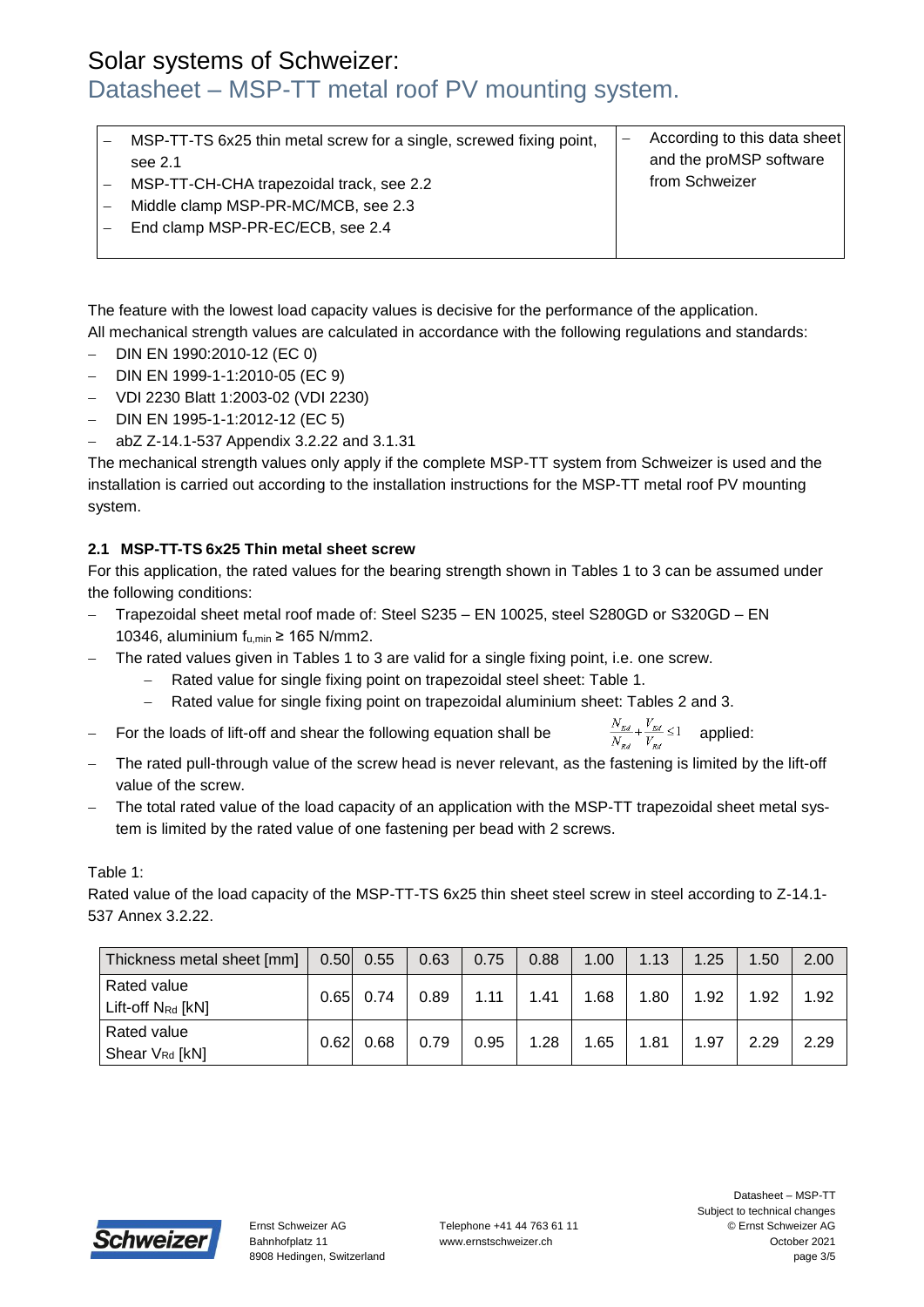## Solar systems of Schweizer:

## Datasheet – MSP-TT metal roof PV mounting system.

#### Table 2:

Rated value of the load capacity of the MSP-TT-TS 6x25 thin sheet screw in aluminium with Rm ≥165 N/mm2 according to abZ Z-14.1-537 Annex 3.1.31.

| Thickness metal sheet [mm]                   | 0.50 | 0.60 | 0.70 | 0.80 | 0.90 | 1.00 | 1.20 | 1.50 | 2.00 |
|----------------------------------------------|------|------|------|------|------|------|------|------|------|
| Rated value<br>Lift-off N <sub>Rd</sub> [kN] | 0.29 | 0.38 | 0.48 | 0.57 | 0.64 | 0.71 | 0.85 | 1.12 | 1.12 |
| Rated value<br>Shear V <sub>Rd</sub> [kN]    | 0.47 | 0.58 | 0.68 | 0.78 | 1.02 | 1.26 | 1.46 | 1.76 | 1.76 |

Table 3:

Rated value of the load capacity of the MSP-TT-TS 6x25 thin sheet aluminium screw with Rm ≥ 215 N/mm2 according to abZ Z-14.1-537 Appendix 3.1.31.

| Thickness metal sheet [mm]                   | 0.50 | 0.60 | 0.70 | 0.80 | 0.90 | 1.00 | 1.20  | 1.50 | 2.00 |
|----------------------------------------------|------|------|------|------|------|------|-------|------|------|
| Rated value<br>Lift-off N <sub>Rd</sub> [kN] | 0.38 | 0.50 | 0.62 | 0.74 | 0.83 | 0.92 | 1 1 1 | 1.47 | 1.47 |
| Rated value<br>Shear V <sub>Rd</sub> [kN]    | 0.62 | 0.75 | 0.89 | 1.02 | 1.34 | 1.65 | 1.90  | 2.29 | 2.29 |



Figure 1: Fixing point with two screws

#### **2.2 MSP-TT-CHA Trapezoidal track**

A single module clamp per rail can be installed within the permitted span (see Fig. 2) under the following conditions.

Maximum bead spacing: s max= 333 mm



Figure 2: Clamping area on trapezoidal rail